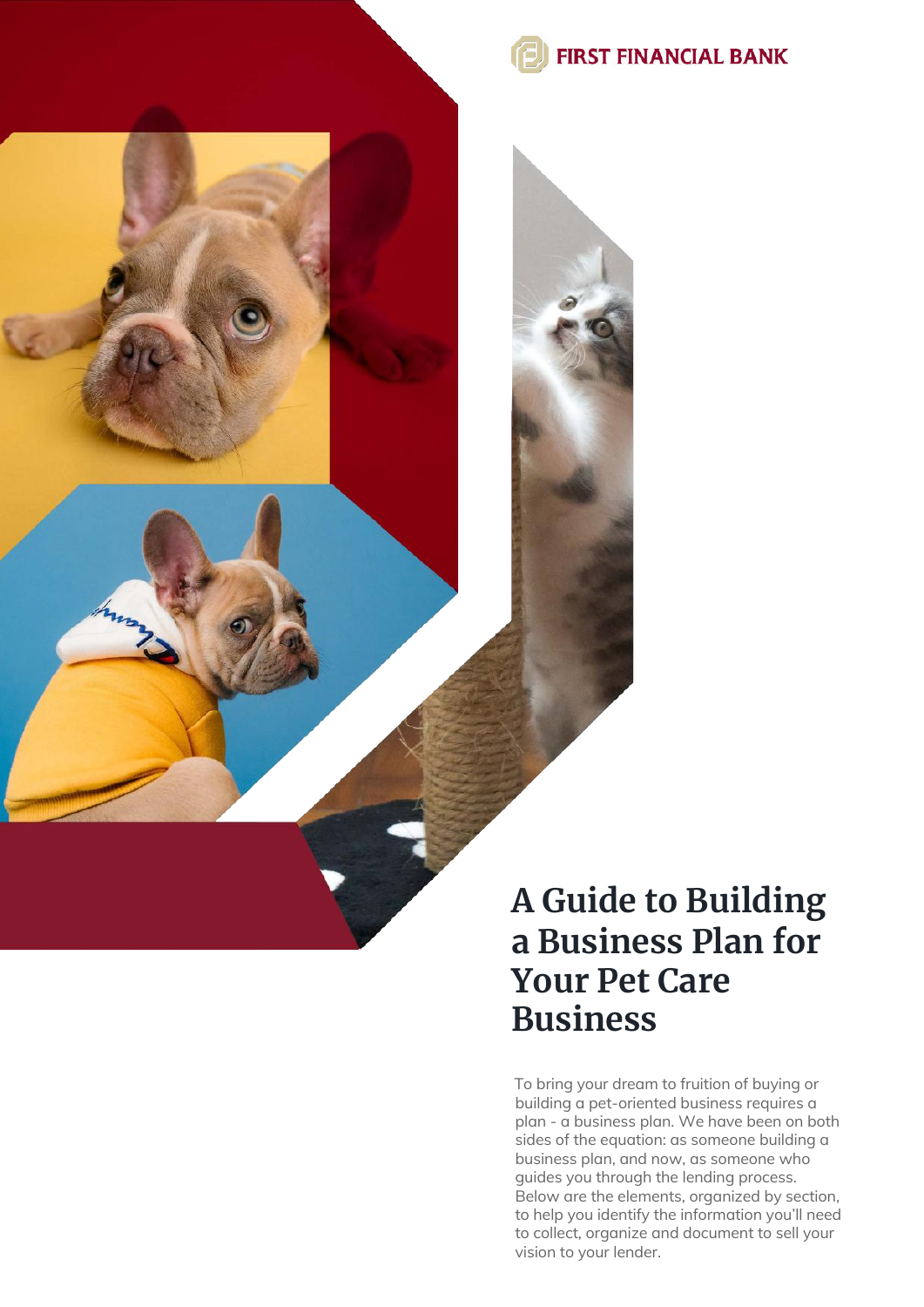### **Summary**





This executive-level summary allows your lender to understand what you are trying to do and why you will be successful in a more high level or "ata-glance" way - and in the best, yet realistic light. For this section, you'll want to include:

A succinct description of the pet care business, including whether you are buying an existing business or building a new one. Be sure to describe whether it is a product and/ or a service oriented business.

 $\bullet$  Do you have a mission statement? If so, include it in the summary.

 A brief introduction to your leadership team and their roles in the business (this is summary level you'll give more in-depth details later).

 High-level demographics and market potential for this business and the location you've identified. **•** Financial summary with

overarching growth plans. You'll want to round out the

summary with what amount you are looking for the lender to finance.

Having a strong, clear summary sets the stage for potentially positive response to your pet care business plan.

*To learn more about our Pet Care Loans, please call (501) 672-5040 or email sflowers@ffb1.com*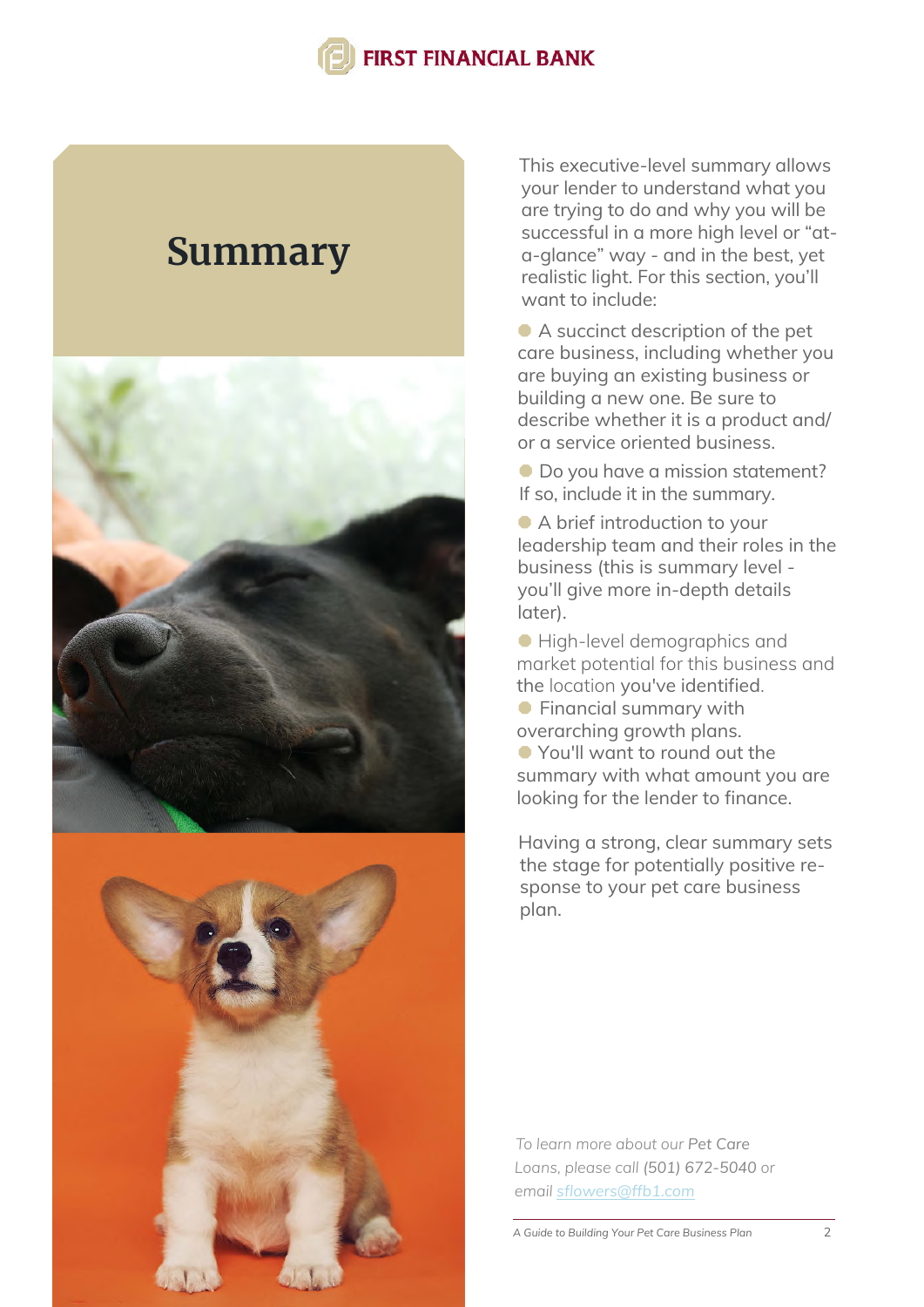# **Detailed Business Description**

This is where you are going to dig in and describe your pet-oriented business in detail. You'll need to describe how your organization is going to be structured and how you plan to serve your market. You will want to include the following subsections and/or elements:

 More detailed biographies for your leadership team and their roles in the new business. You'll want to provide details about any/all experience each of you may have in the type of business you are planning to buy/build. If not an exact match in experience/expertise, provide insight into related experiences or education that may help illustrate your understanding of the type of business you want to own.

**•** Type of tax entity (single proprietor; LLC; etc.).

 Overall size and type of business grooming/spa services, daycare/ boarding, specialty products or some combination.

● Describe the specific types of services and products you are planning to offer in detail.

**How many employees, their roles and** the planned costs you anticipate for each (salary and any benefits). If you are buying an existing business, delineate which staff you may be inheriting and whether you intend to keep - or not.

 Who do you anticipate will be your customers? If you are buying an existing business, define who the current customers are and how the change in ownership may affect their patronage.

**If you are buying an existing** business, explain what, if any, changes you are planning to make.

Paint a picture with details that can help the lender better see your vision realized.

*To learn more about our Pet Care Loans, please call (501) 672-5040 or email sflowers@ffb1.com*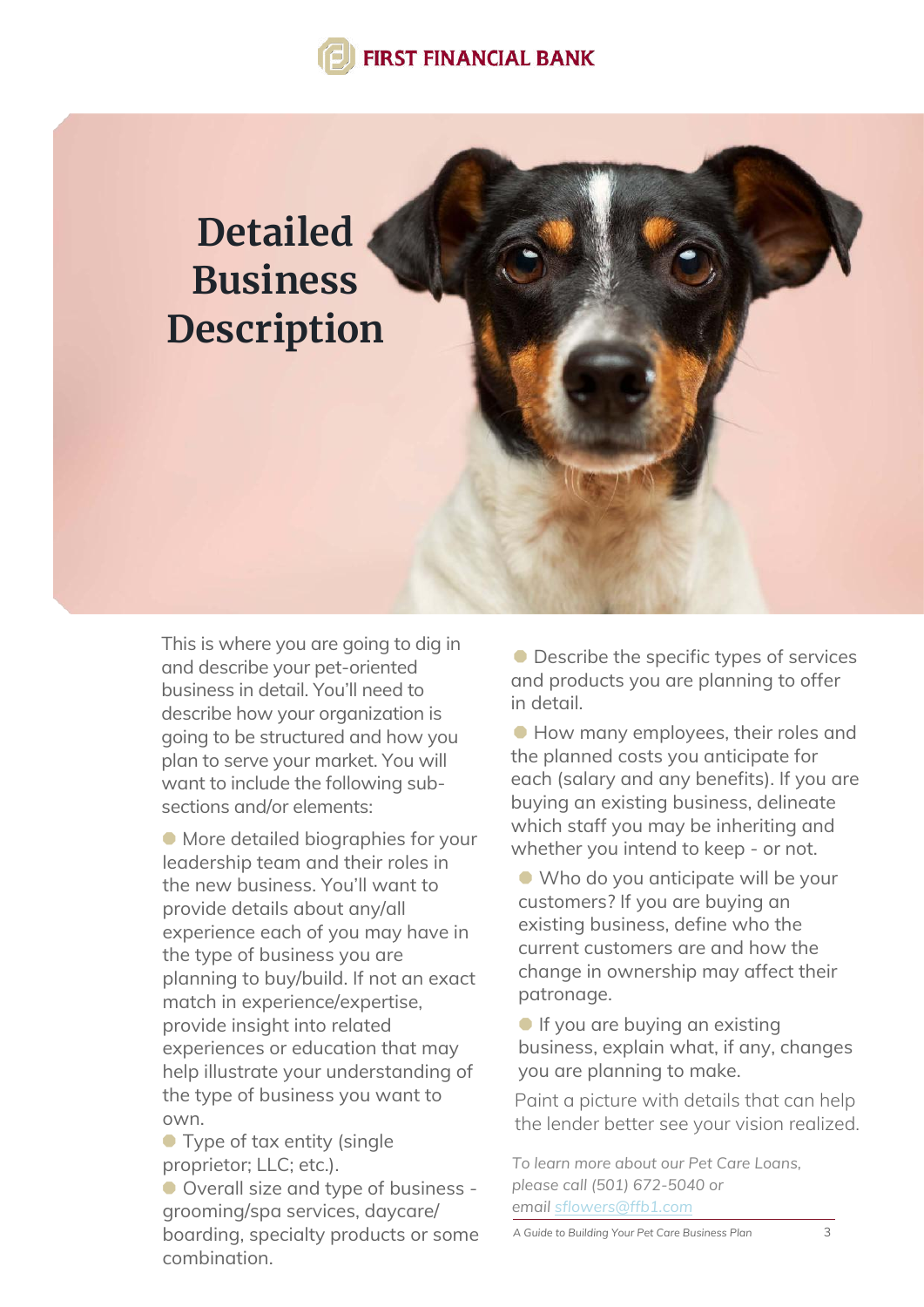## **Market Potential and Location Analysis**



Pet care businesses serve specific markets both geographically, as well as demographically. You'll want to provide details about the depth and breadth of that local market and potential customer base. If you are looking to purchase an existing business you'll want to include more detail about current customer demographics.

This is also your opportunity to answer questions about the competition. Be realistic, answering questions about the level and types of competition and your plans for optimizing your opportunity to earn business. This is key to helping the lender see that you've thought through the issues - and have a potentially effective plan to address.

*To learn more about our Pet Care Loans, please call (501) 672-5040 or email sflowers@ffb1.com*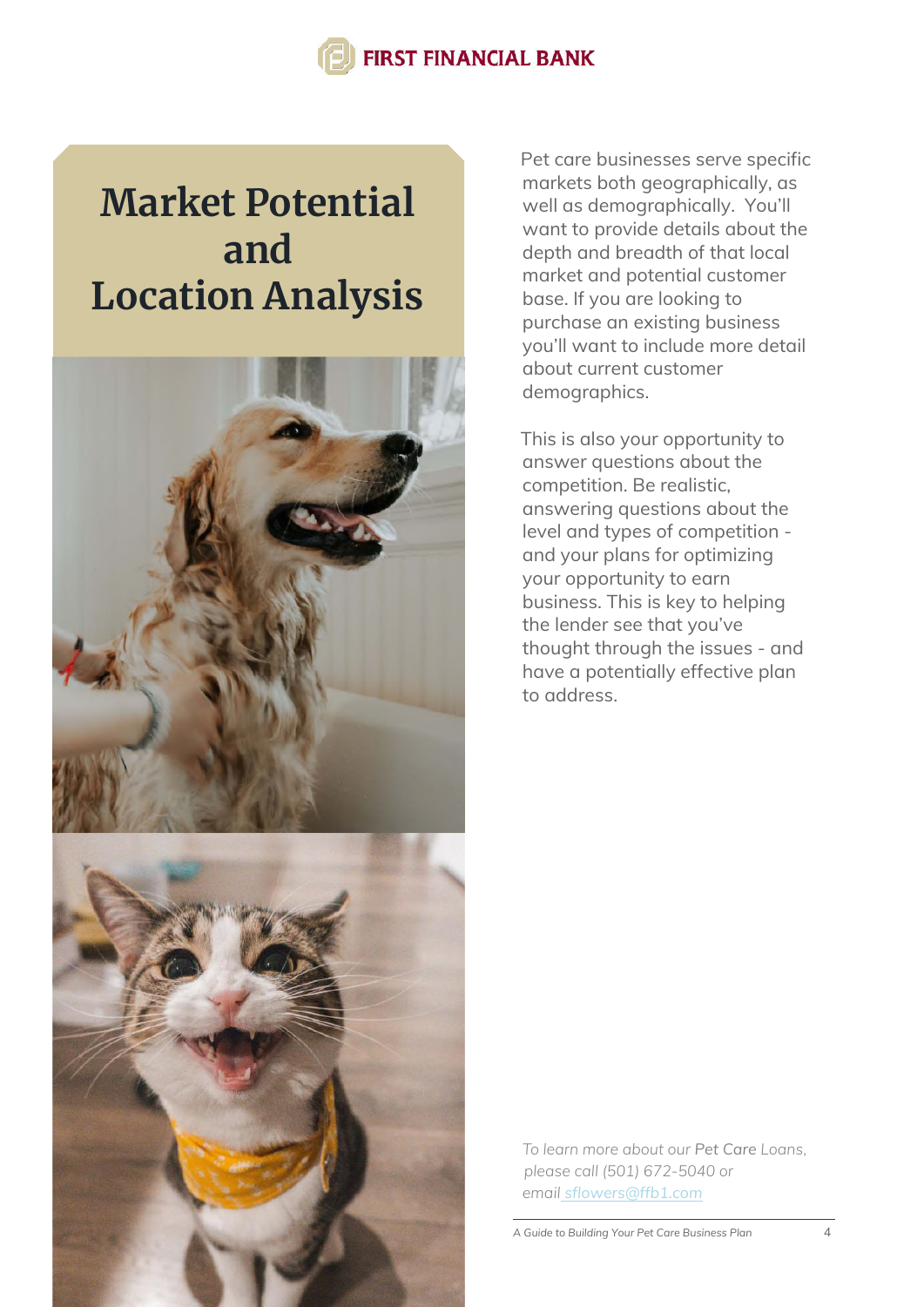# **Sales and Marketing Strategy**



You outlined the competitive landscape in the prior section now you'll need to lay out the details for attracting, retaining and growing the wallet share of customers. Lay out your marketing plans, including:

 Strategies, campaigns and tactics. This includes the full gamut of your plans, from online advertising to referral approaches to getting attention from drive-by/walk by traffic. Describe in detail your traditional and digital approaches to attract, engage and get people to utilize your services for their pets.

**Costs associated with** potential return on investment (ROI) in number of customers and dollars. Define the specific value of each new customer and the cost to acquire.

**• Timeline for your plan and** when costs occur—and when results begin.

*To learn more about our Pet Care Loans, please call (501) 672-5040 or email sflowers@ffb1.com*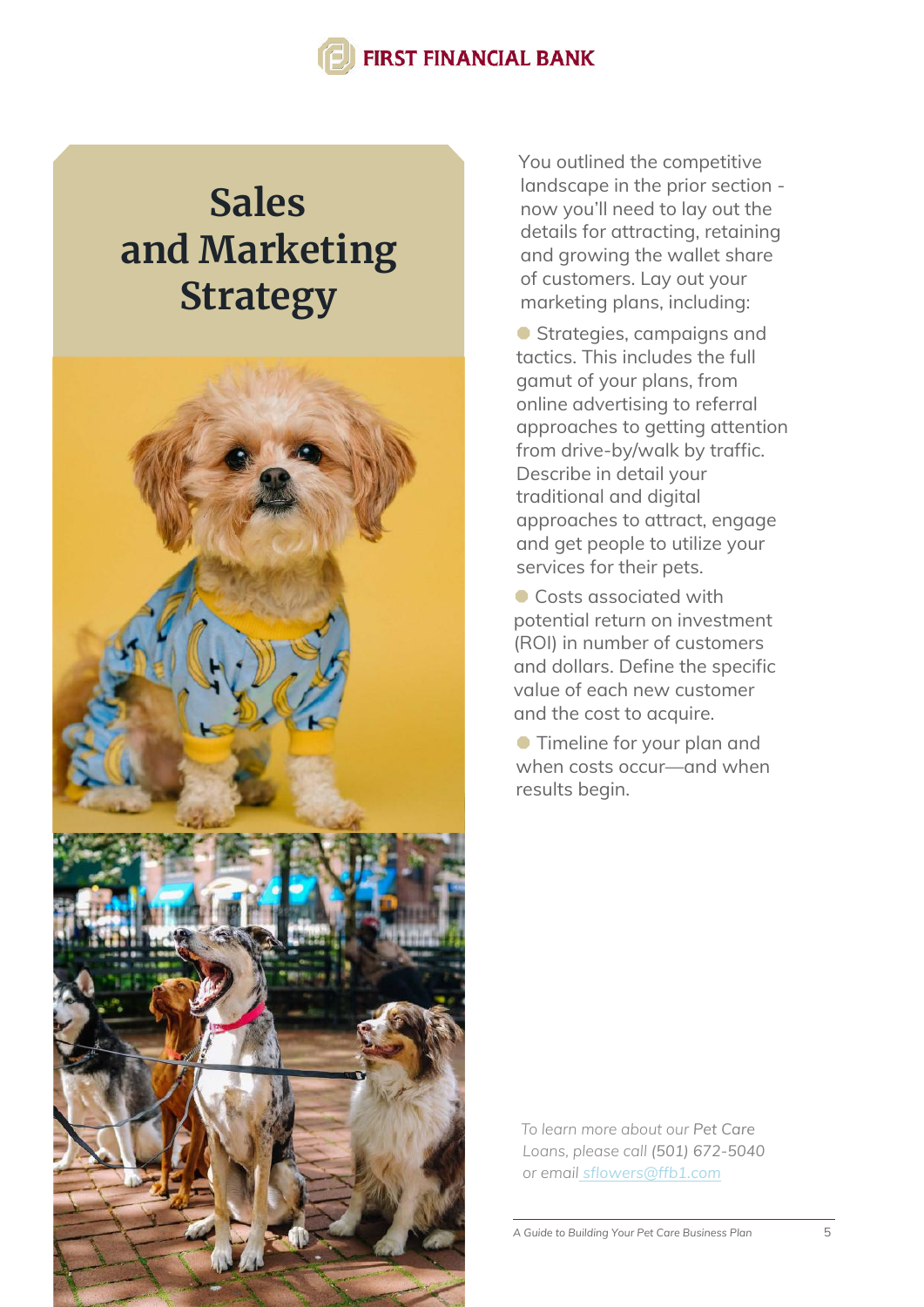## **Funds Request and Financial Projections**



Time to get down to the nitty-gritty of asking for exactly what you need to fund your dream, how you plan to use those funds, plus how the dollars you are requesting relates to earning potential and the capability to repay the loan. You'll want to provide:

 Initial or one-time investment requirements, including those for capital acquisitions, physical assets, and if an existing structure, any renovation costs.

**If you are acquiring an existing** business, the costs/value of the assets you are acquiring - and any associated risks/liabilities and how you plan to mitigate.

 Operating expense estimates for the first five years. This includes costs for everything that you need to run the business: inventory; technology/ systems; employee salaries and benefits; merchandising and marketing; and facility maintenance, utilities, licensing and taxes. You'll want to break down the first year's expected operating estimates into more specific time frames - months and/or quarters.

 Your short-term and longer-term revenue projections, broken out by months/quarters/years- and at what point revenue exceeds costs.

 The ask details: dollars you have, the collateral you have, the amount you need to borrow, how you want the loan structured and related terms.

**Include your strategic financial plans** for the business, including future expansion, franchising and/or exit plan.

Clearly defined details and documentation are the core of a successful pet care business plan. Providing some of it in graphs and charts can make it easier for your lenders to understand the plan.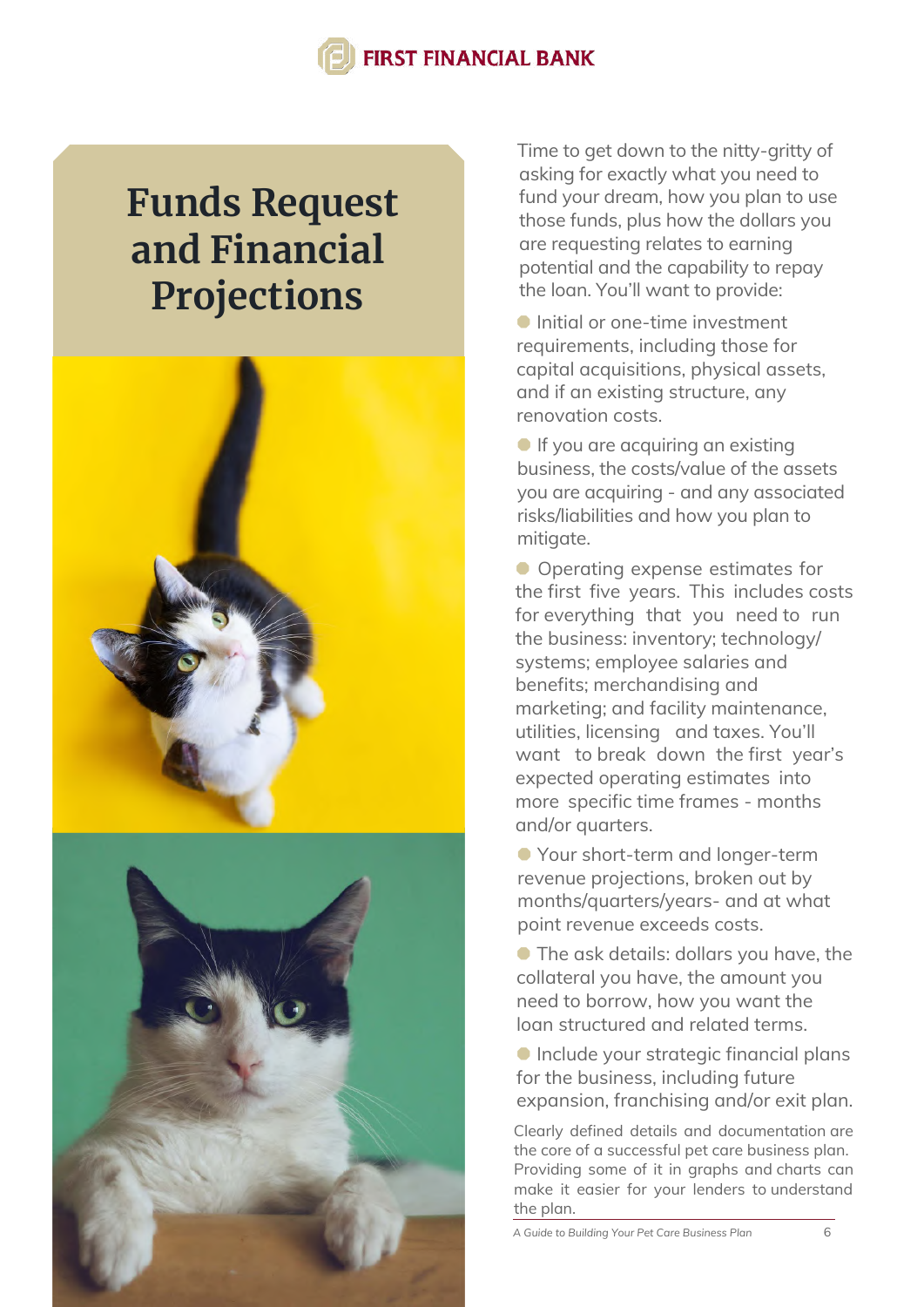## **Additional Materials**



Depending on your particular opportunity, there are additional appendices you'll want to include with copies of:

 Licenses, accreditations and/or permits required

 Resumes, credit histories and references for principals

- **C** Letters of reference
- Architectural plans and/or permits

**•** For acquisition of an existing business, include: any agreements suppliers, partners, vendors or property owners, and, financial documents for at least prior three years

Ultimately, you want to lay out the details and show how the money you are borrowing will be leveraged to create a successful business.

*Have questions? Call us at (501) 672-5040 or send us a note or email at sflowers[@ffb1.com](mailto:sflowers@ffb1.com).*

*Our team has the Pet Care business expertise to provide you with the insight and information you need to achieve your goals—and fund your dream.*